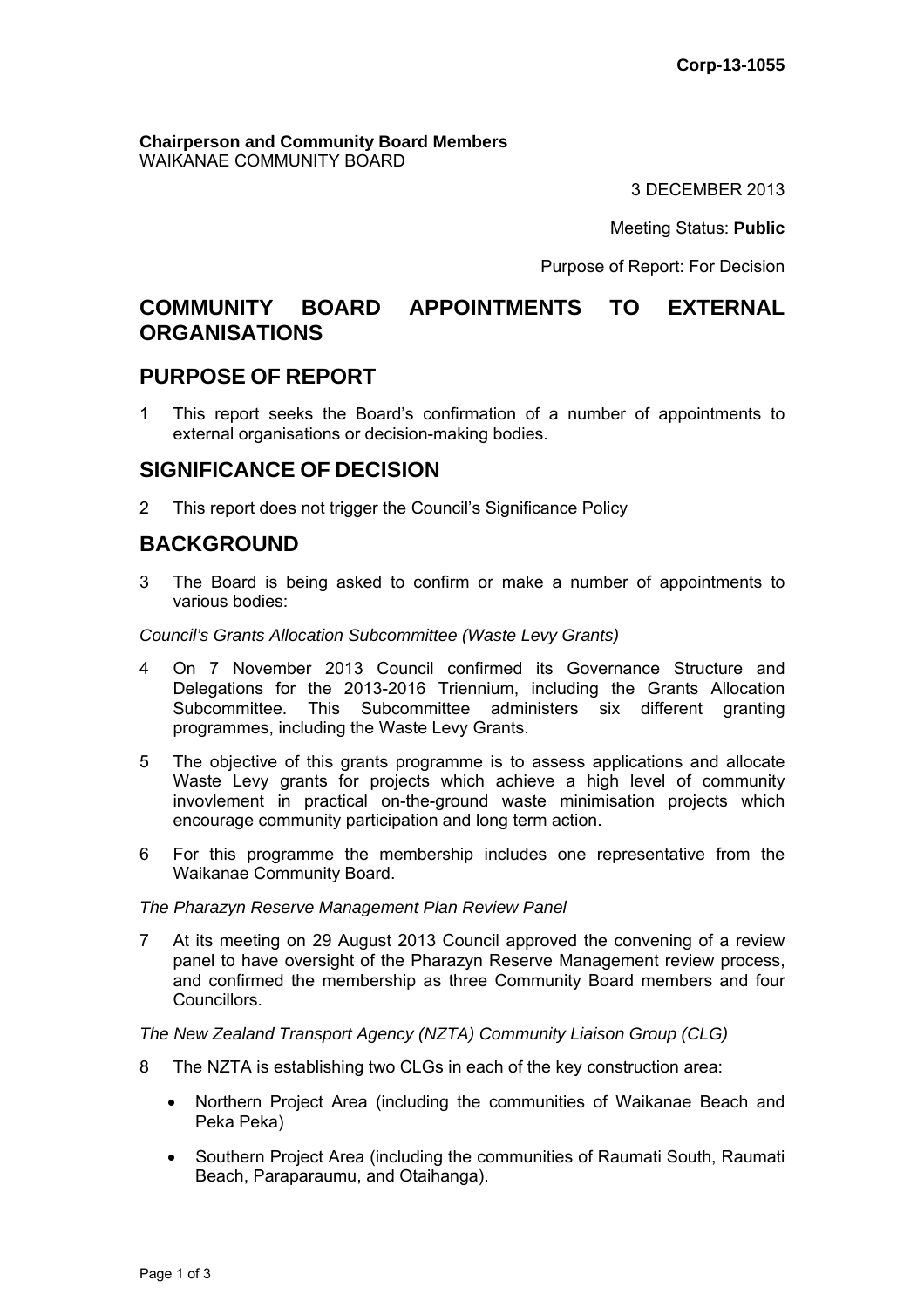- 9 The purpose of the CLGs is twofold: to provide a regular forum through which information about the Projects can be provided to the community, and to provide an avenue through which community concerns and issues can be reported to NZTA. These might include:
	- Effects of construction on schools and other educational and community facilities
	- Effects of construction on housing supply and accommodation costs
	- Arrangements for adequate provision of health and social services to the construction workforce
	- Provision of information about the expected construction workforce at all times
	- Extent of generation of local training and employment
	- Response to issues raised by the Neighbourhood Impact Forums including complaints.

# **CONSIDERATIONS**

#### Issues

- 10 The Grants Allocation Subcommittee will meet on 12 December to consider Waste Levy grants.
- 11 The Pharazyn Reserve Management Plan Review Panel membership in the previous Triennium comprised Michael Scott, Jocelyn Prvanov, and Eric Gregory. As all these members were re-elected the Board may wish to confirm this existing membership or propose a change. It would be useful for continuity to reappoint the same members.
- 12 The panel met twice prior to the election and has undertaken a full review of the Management Plan. Examples of recommended changes range from recognition of the new National and Regional Policy Statements, to recognition of changed circumstances, such as the impact of recent storms on pine trees.
- 13 The next steps are for the panel to agree to a revised draft Plan, and then to meet with various interest groups and stakeholders. Once their input has been worked through, a final version of the revised Plan will be submitted to the Board and then to Council.

#### Financial Considerations

14 There are no financial considerations.

#### Legal Considerations

15 There are no legal considerations.

#### **Delegation**

16 The Community Board may make these appointments.